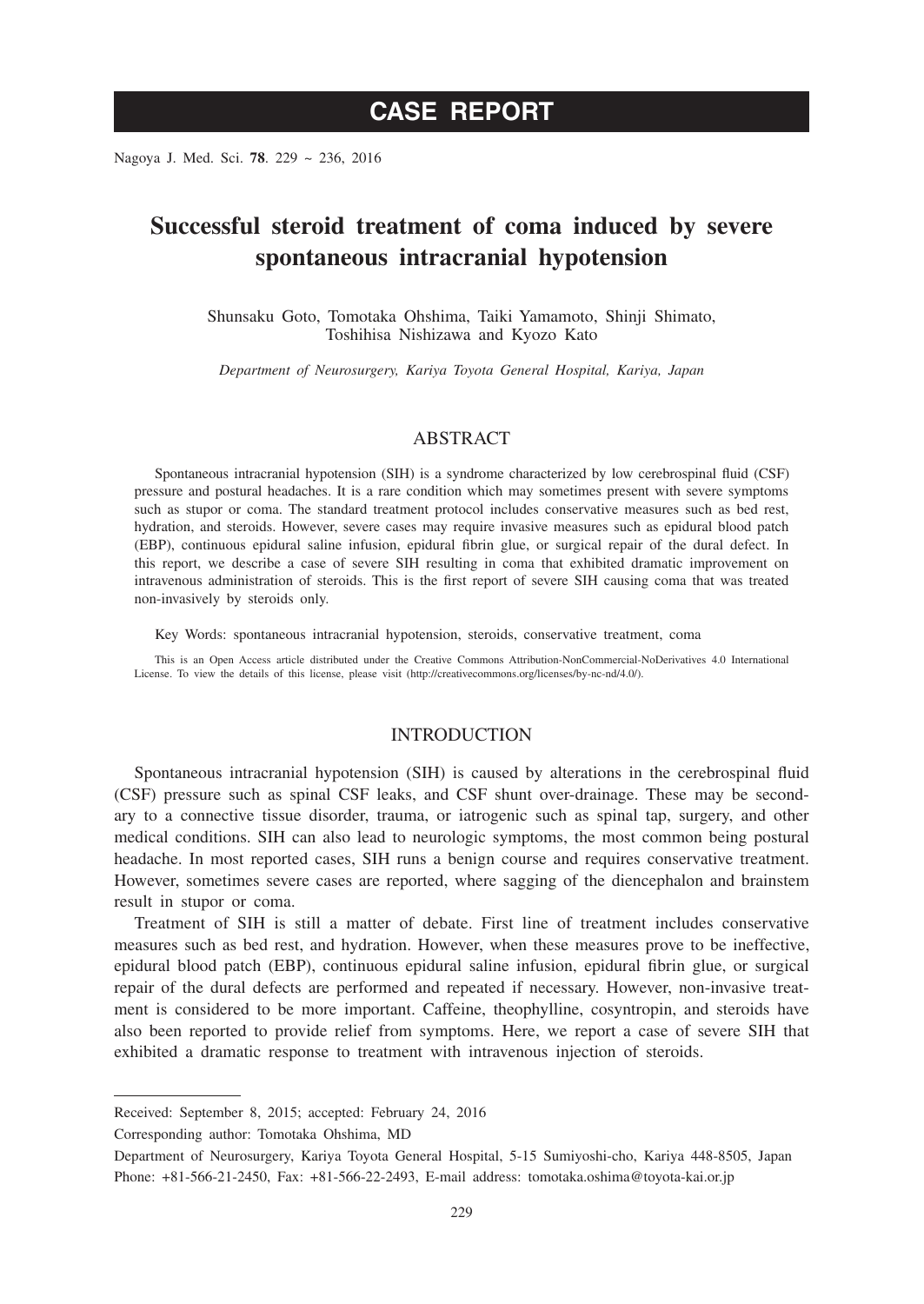#### CASE PRESENTATION

A 71-year-old male patient presented with acute onset of clouding consciousness. Emergency services were called by his family because he was confused. He had no past medical history especially, and reported any recent head injury. Laboratory data revealed normal. Initial head computed tomography (CT) scan showed bilateral, chronic, subdural hematoma (Fig.1), and emergency burr-hole irrigation was performed on both sides. Drowsy state was seen to persist 1 day after surgery. Head CT revealed that the bilateral cerebral hemispheres were not expanded up to our expectation (Fig.2), and no cerebrovascular disorder was observed in the head magnetic resonance imaging (MRI). On day 5, the level of consciousness deteriorated, and the patient slipped into a coma, with Cheyne-Stokes breathing pattern. Head and spinal MRI revealed narrowing of the ambient cistern, edematous changes in the mesencephalon, thickening of the meninges, and epidural fluid collection extending from the lumbar to the sacral level (Fig.3). Based on these findings, we diagnosed SIH. Suboccipital decompressive craniotomy was planned, but his family refused invasive treatments because of his age. We hesitated to perform EBP as it could be fatal if the dura was accidentally perforated. Moreover, it takes approximately 72 hours for the effects of EBP to manifest. Therefore, intravenous treatment with dexamethasone sodium phosphate, 13.2 mg per day, was started. His level of consciousness was seen to dramatically improve within 1 day, and the abnormal breathing pattern changed to normal after 3 days (Fig.4). Steroid treatment was continued till the end because head MRI showed apparent improvement of the edema 7 days after the initiation of intravenous steroids. Repeated spinal MRI, conducted 30 days postoperatively, revealed complete disappearance of epidural fluid collection (Fig.5). He was discharged without any symptoms, 61 days postoperatively. After 1 year, the head CT was seen to be normal (Fig.6).



**Fig. 1** Initial head computed tomography scan showing bilateral subdural hematoma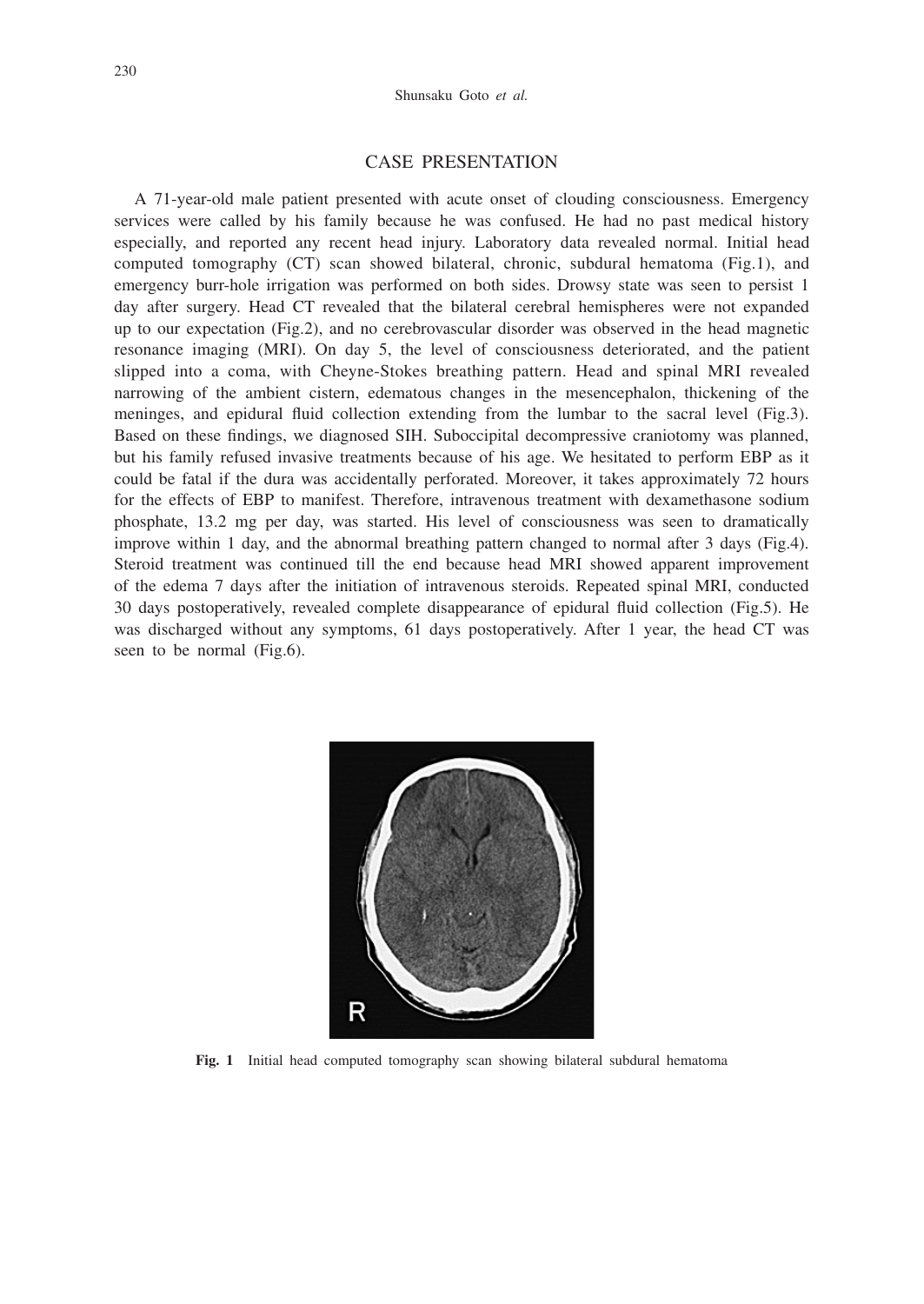

**Fig. 2** Head computed tomography scan after bilateral burr-hole irrigation (postoperative day one)



**Fig. 3(a)** Head magnetic resonance image revealing narrowing of ambient cistern, and edematous change in mesencephalon (arrow).

- **(b)** Head magnetic resonance image revealing enhancement of the dura.
- **(c)** Spine magnetic resonance image revealing epidural fluid collection, extending from lumbar to sacral levels (arrow).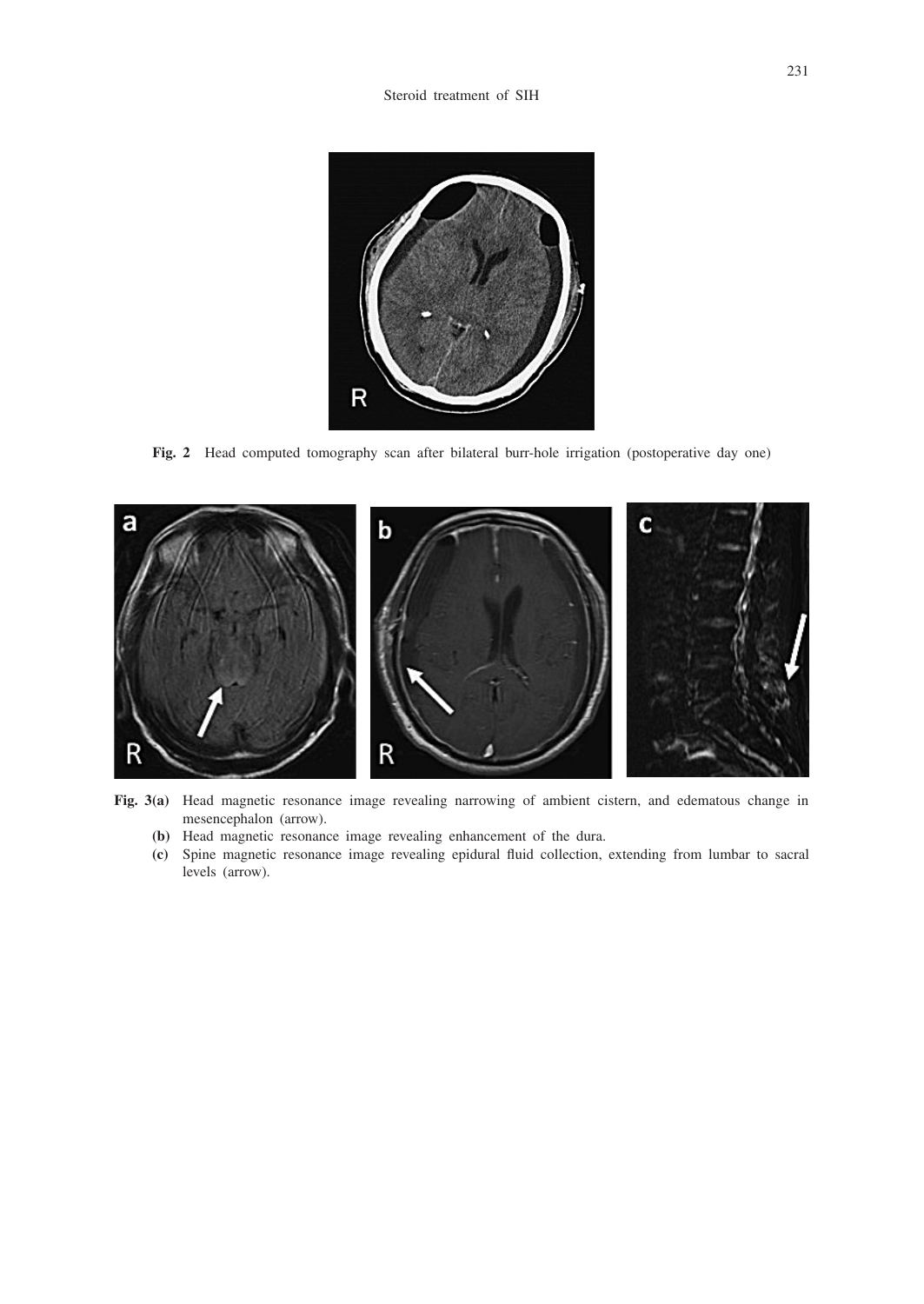

- **Fig. 4(a)** Sagittal head magnetic resonance images, before treatment with steroids, showing edematous changes in the brain stem, sagging of the brain with downward herniation, and compression of basilar artery. **(b)** Reduction but persistence of edematous changes and sagging of the brain stem observed 3 days after
	- administration of steroids.
	- **(c)** Resolution of the edematous changes and compression of the basilar artery observed 7 days after treatment with steroids (arrow).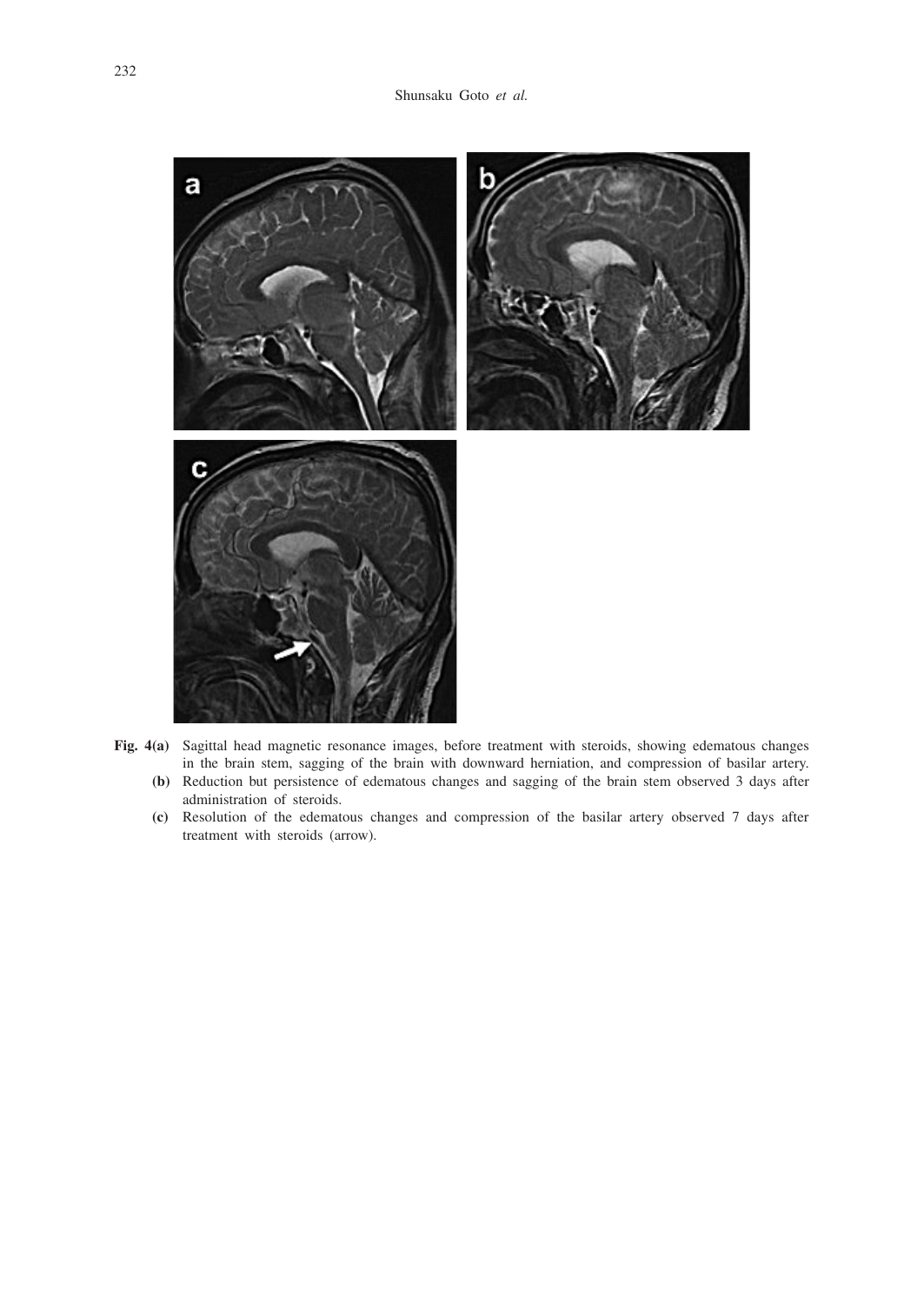

**Fig. 5** Spinal magnetic resonance image showing complete disappearance of epidural fluid collection



**Fig. 6** Head computed tomography scan after 1 year is normal.

### DISCUSSION

SIH can usually lead to mild neurologic symptoms, the most common being postural headache. Various associated symptoms, such as neck pain, or stiffness, nausea, and vomiting, have also been reported. The incidence of SIH has been estimated to be 5 per 100,000 per year, with peak rates seen at approximately 40 years of age. It is also seen to affect women more than men, with a female to male ratio of  $2:1$ .<sup>1)</sup> In most reported cases, SIH runs a benign clinical course, with either spontaneous resolution or improvement with conservative treatment. However, a severe and fatal clinical course may result in irreversible changes like brainstem infarcts, and hemorrhage.<sup>2)</sup>

Treatment of SIH is still a matter of debate. The first line of treatment includes conservative non-pharmacological measures, including bed rest, and hydration. For patients who do not respond to conservative measures, EBP, continuous epidural saline infusion, epidural fibrin glue, or surgi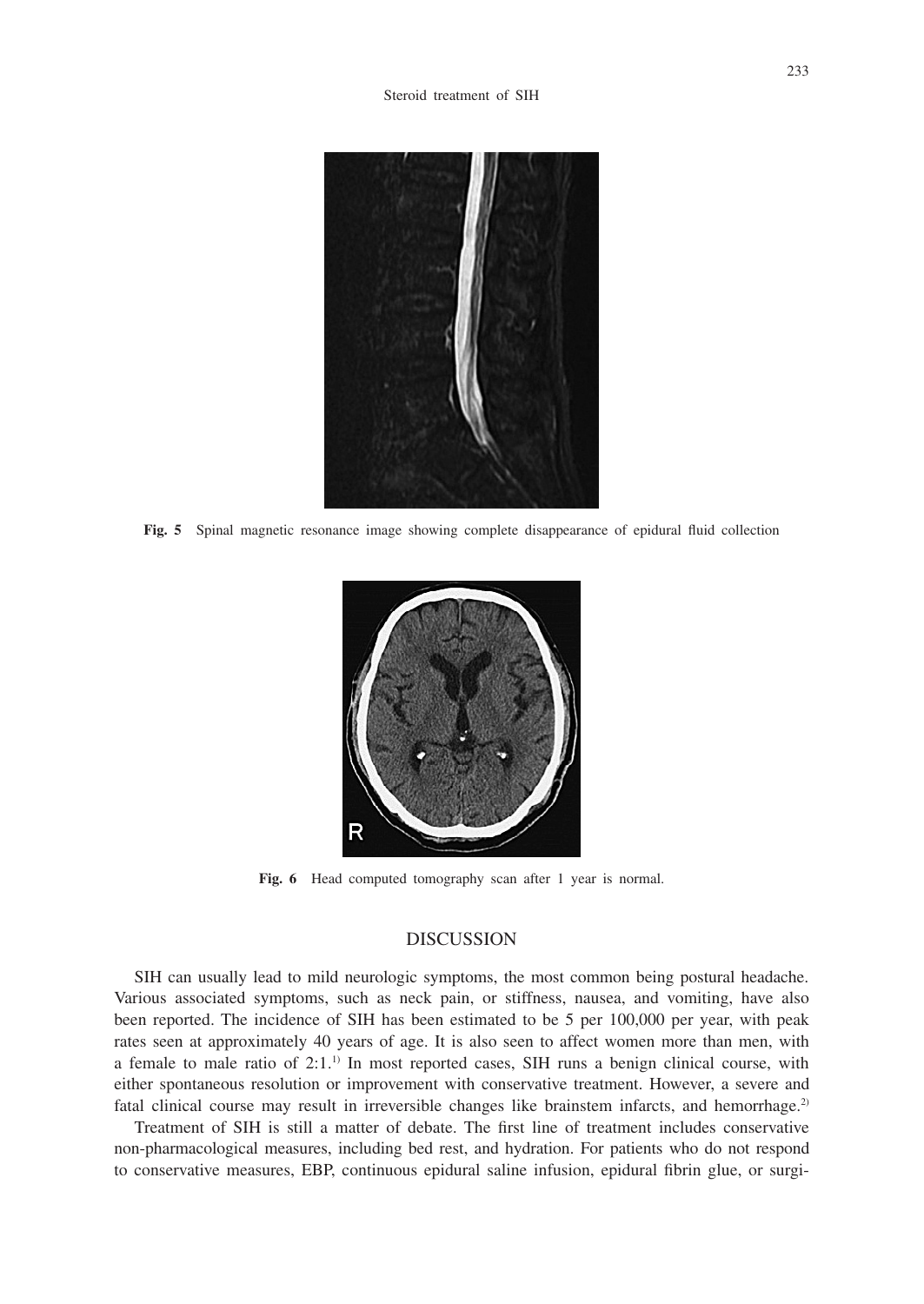cal repair of the dural defect are performed, and repeated if necessary. In particular, immediate treatment is mandatory for patients with severe, and progressive symptoms.

To the best of our knowledge, there are only 18 reported cases (including our case) that were treated with steroids.<sup>1-11)</sup> The characteristics of these 18 cases are summarized in Table 1. The causes of SIH were idiopathic, except for one case caused by lumbar puncture.<sup>7)</sup> The type, direction and dose of steroids used were seen to vary. Treatment period ranged from several days to 5 months. Long-term treatment cases were administered with steroids until the MRI showed resolution of previous abnormalities, and the patient no longer exhibited symptoms. Symptoms usually improved within a few days, in most cases, and lasted a maximum of 1 month even in the case of using long term steroid therapy. Majority of chief complaints in previous cases were headache, and there were no severe cases resulting in coma. Only six cases of severe SIH causing coma were reported.2) In all of them, conservative treatment failed to relieve coma, and EBP was required for treatment. To the best of our knowledge, this is the first report of severe SIH causing coma that was treated non-invasively by steroids only.

| case           | agesex  | auther          | type of<br>steroids | direction    | initial dose      | dosing period | cause              | main<br>symptom | time<br>required<br>to improve<br>symptom |
|----------------|---------|-----------------|---------------------|--------------|-------------------|---------------|--------------------|-----------------|-------------------------------------------|
| 1              | 38F     | Murros 1)       | d                   | m            | 20mg              | 12day         | ideopathic         | headache        | $< 1$ day                                 |
| $\overline{c}$ | 31M     | Capobianco 2)   | p                   | $\mathbf{O}$ | 120mg             | 10day         | ideopathic         | headache        | < 10day                                   |
| 3              | 40F     | Pascual 3)      | m                   | V            | 40mg              | 10day         | ideopathic         | headache        | $< 1$ day                                 |
| 4              | 66M     | Hong $4$ )      | p                   | $\mathbf{O}$ | 80mg              | 14day         | ideopathic         | dementia        | < 14day                                   |
| 5              | 46M     | Gentile 5)      | p                   | $\mathbf{O}$ | 50mg              | 30day         | ideopathic         | headache        | $<$ 30day                                 |
| 6              | 25M     |                 |                     |              |                   | 20day         | ideopathic         | headache        | < 28day                                   |
| 7              | 44F     |                 |                     |              |                   | 50day         | lumber<br>puncture | headache        | < 15day                                   |
| 8              | 53F     | Kikui 6)        | m                   | V            | 1000mg            | 3day          | ideopathic         | headache        | $<$ 7day                                  |
| 9              | 31F     | Sakajiri 7)     | p                   | $\mathbf O$  | 40mg              | 90day         | ideopathic         | headache        | $< 1$ day                                 |
| 10             | unknown | Hannerz 8)      | p                   | $\mathbf O$  | $0.75$ mg/kg      | 6week~5month  | ideopathic         | headache        | $< 1$ day                                 |
| 11             | unknown |                 |                     |              |                   |               | ideopathic         | headache        | $< 1$ day                                 |
| 12             | unknown |                 |                     |              |                   |               | ideopathic         | headache        | $< 1$ day                                 |
| 13             | unknown |                 |                     |              |                   |               | ideopathic         | headache        | $< 1$ day                                 |
| 14             | 45F     | Arai 9)         | p                   | $\mathbf O$  | 40mg              | 35day         | ideopathic         | headache        | $<$ 2day                                  |
| 15             | 39F     | Hashmi 10)      | p                   | $\mathbf O$  | 80mg              | 28day         | ideopathic         | headache        | $<$ 1day                                  |
| 16             | 26F     | <b>Rizk 11)</b> | f                   | $\mathbf{o}$ | 0.1 <sub>mg</sub> | 90day         | ideopathic         | headache        | <3day                                     |
| 17             | 47M     |                 |                     |              |                   |               | ideopathic         | headache        | <3day                                     |
| 18             | 71M     | Present case    | d                   | V            | 13.2mg            | 7day          | ideopathic         | coma            | <3day                                     |

**Table 1** Summary of cases treated with steroids

type of steroids p: prednisolone, m: methylprednisolone, f: fludrocortisone, d: dexamethasone direction m: intramuscular, o: oral, v: intravenous

The mechanisms by which steroids improve symptoms associated with SIH are still unclear. In previously reported cases, the beneficial effects of steroids manifested anywhere between 1 day and several weeks, suggesting involvement of some complicated mechanisms. Recent studies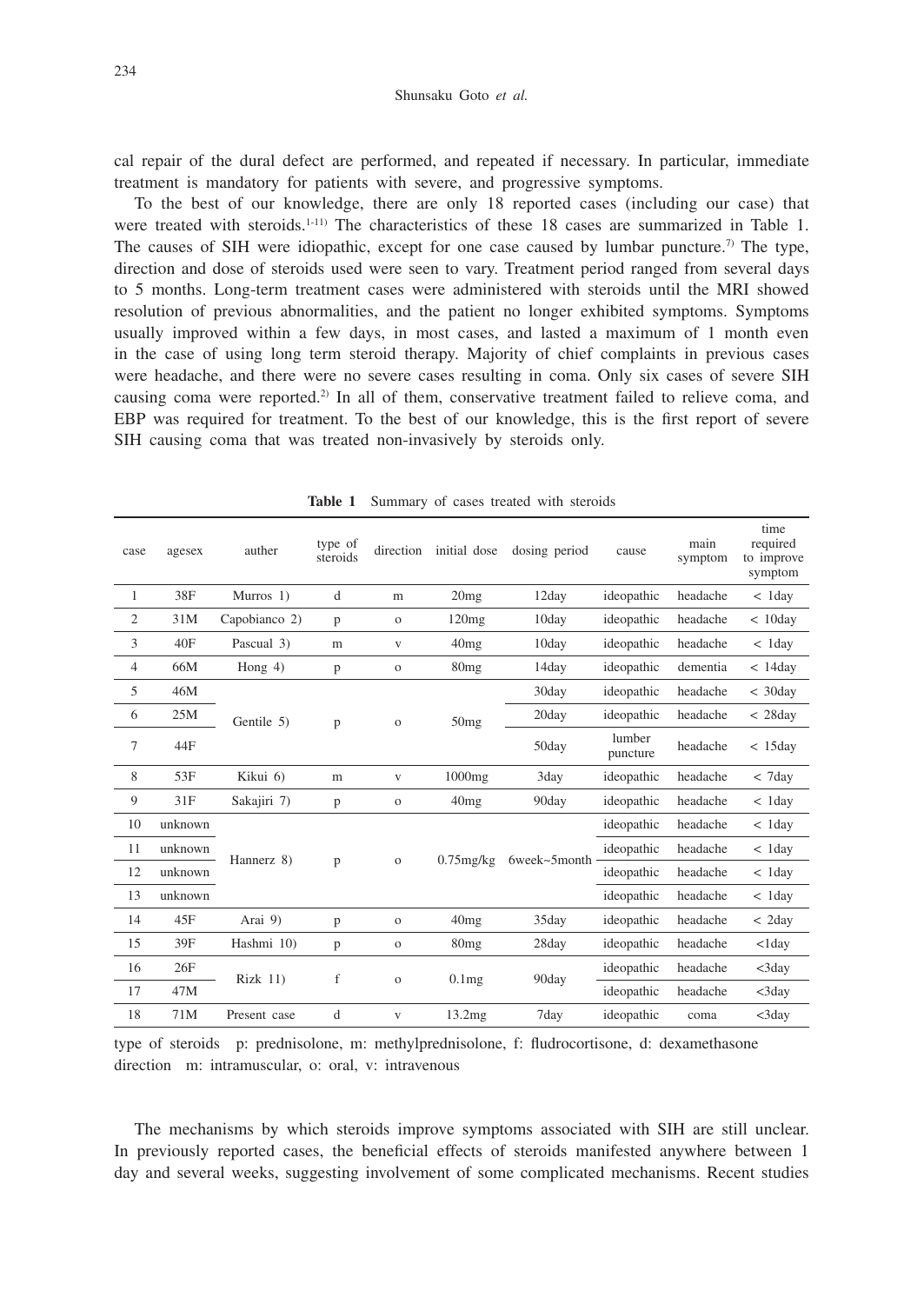reported that the beneficial effects were a result of four mechanisms of action associated with steroids.7, 11, 13, 14)

First, steroids may act by improving brain edema, and inflammation induced by sagging of the brain and cranial nerves.11) Second, steroids may be effective by encouraging fluid retention, decreasing inflammation of meninges, decreasing inflammatory response to the presence of cells or proteins in the CSF, or decreasing vascular leakage.13) Third, steroids may repress CSF hyper absorption, $14$ ) and finally, it may exert reabsorption of the CSF from extradural space, thus increasing CSF volume.<sup>7)</sup> It is unknown which mechanism may have been active in our case, but at least improvement of edema was observed immediately after initiation of intravenous steroids, following an MRI. Moreover, complete disappearance of epidural fluid collection in repeated spinal MRI, and dramatic recover after starting steroid treatment suggest that anti-inflammatory effect of steroid lead to repair of dura.

Although the mainstream treatment for SIH is bed rest, hydration, and EBP, steroids may also potentially be used as first line therapy for SIH. They are a useful and effective treatment method, instead of EBP, in severe cases or cases where it is difficult to choose invasive measures. Larger prospective, randomized studies are needed to establish the safety and effectiveness of steroids in patients with SIH.

## CONFLICTS OF INTEREST

All authors certify that they have no personal financial oinstitutional interest in the subject matter, materials, or drugs in this article.

#### **REFERENCES**

- 1) Murros K, Fogelholm R. Spontaneous intracranial hypotension with slit ventricles. *J Neurol Neurosurg Psychiatry*, 1983; 46: 1149–1151.
- 2) Capobianco DJ, Kuczler FJ. Case report: primary intracranial hypotension. *Military Medicine*, 1990; 155: 64–66.
- 3) Pascual LF, Santos S, Escalza I, Iniguez C, Morales-Asin F. Spontaneous intracranial hypotension: Quick clinical and magnetic resonance imaging response to corticosteroids. A case report. *Headache*, 2002; 42: 359–361.
- 4) Hong M, Shab GV, Adams KM, Turner RS, Foster NL. Spontaneous intracranial hypotension causing reversible frontotemporal dementia. *Neurology*, 2002; 58: 1285–1287.
- 5) Gentile S, Giudice RL, Martino PD, Rainero I, Pinessi L. Headache attributed to spontaneous low CSF pressure: report of three cases responsive to corticosteroids. *Eur J Neurol*, 2004; 11: 849–851.
- 6) Kikui S, Nakamuro T, Shimada K. Combined steroid and theophylline is effective for severeintracranial hypotension after epidural block. A case report. *Neurology*, 2005; 63: 295–298.
- 7) Sakajiri K, Ohtaki M, Yoshinaga T, Uchiyama S. A case of intracranial hypotension responsive to oral prednisolone. *Clin Neurol*, 2006; 46: 395–399.
- 8) Hannerz J, Dahlgren G, Irestedt L, Meyerson B, Ericson K. Treatment of idiopathic intracranial hypotension: Cervicothoracic and lumbar blood patch and peroral steroid treatment. *Headache*, 2006; 46: 508–511.
- 9) Arai M. Spontaneous intracranial hypotension with extensive epidural fluid collection in the spine. *Clin Neurol*, 2010; 50: 31–33.
- 10) Hashmi M. Low-pressure headache presenting in early pregnancy with dramatic response to glucocorticoids: a case report. *Journal of medical case reports*, 2014; 8: 115.
- 11) Rizk M, Khatib ME, Yamout B, Hujeily E, Ayoub S, Ayoub C. Spontaneous intracranial hypotension syndrome treated with fludrocortisone. *A&A case reports*, 2015; 4: 8–11.
- 12) Amandeep KD, Alejandro AR, Eelco FMW. Coma from worsening spontaneous intracranial hypotension after subdural hematoma evacuation. *Neurocrit Care*, 2010; 12: 390–394.
- 13) Pannulo SC, Reich JB, Krol G. Spontaneous cerebrospinal fluid pressure headache. *Headache*, 1990; 30: